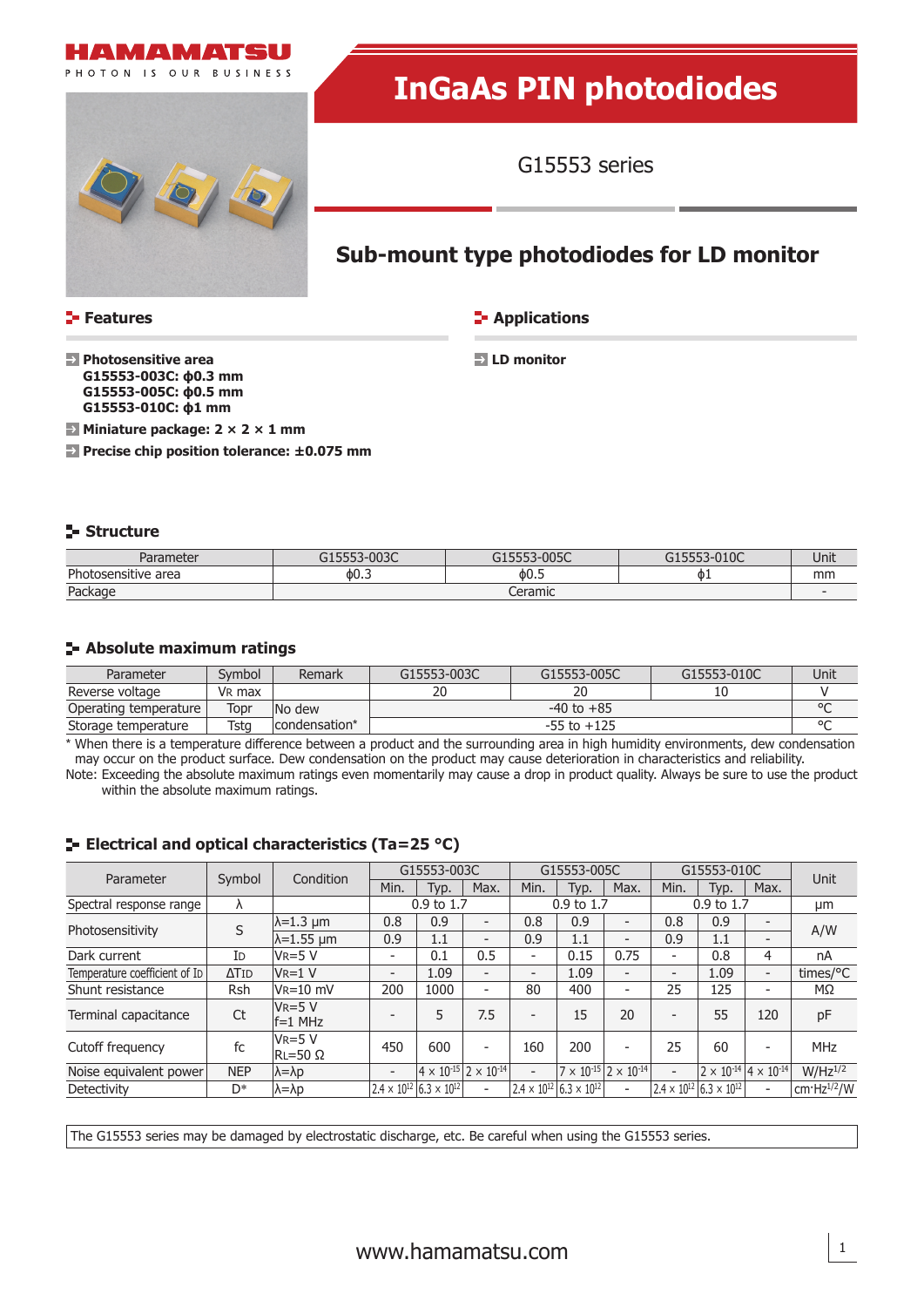# **Spectral response**





#### **F-** Sensitivity temperature characteristics

KIRDB0636EA



#### **P** Dark current vs. reverse voltage

**Terminal capacitance vs. reverse voltage**



KIRDB0693EA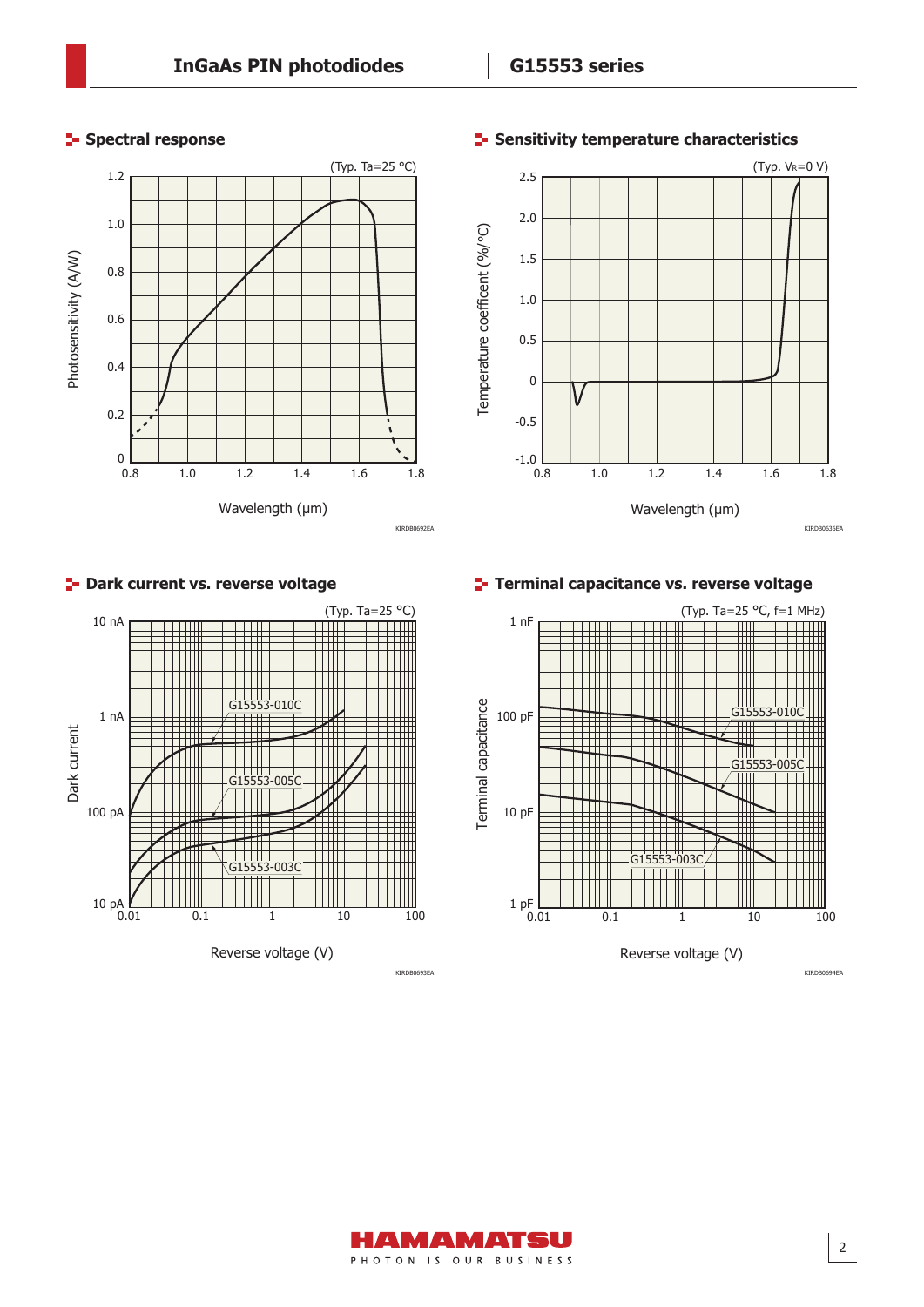### **Dimensional outlines (unit: mm)**